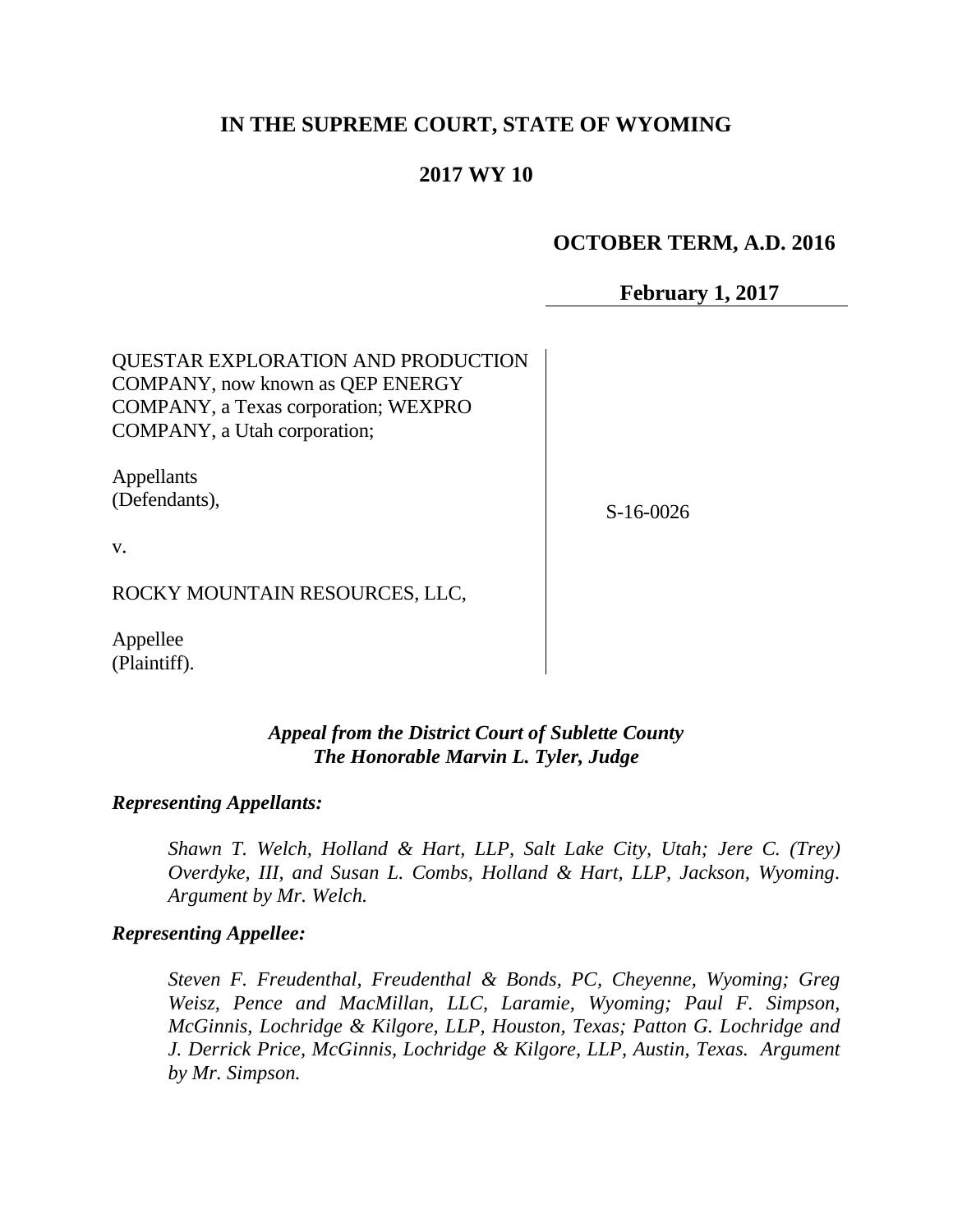*Representing Wyoming Office of State Lands and Investments, Amicus Curiae in Support of QEP Energy Company:*

*Peter K. Michael, Attorney General; Ryan T. Schelhaas, Deputy Attorney General; Mackenzie Williams, Senior Assistant Attorney General; Megan L. Nicholas, Senior Assistant Attorney General.*

*Before BURKE, C.J., and HILL, DAVIS, and KAUTZ, JJ., and FENN, D.J.*

**NOTICE: This opinion is subject to formal revision before publication in Pacific Reporter Third. Readers are requested to notify the Clerk of the Supreme Court, Supreme Court Building, Cheyenne, Wyoming 82002, of any typographical or other formal errors so that correction may be made before final publication in the permanent volume.**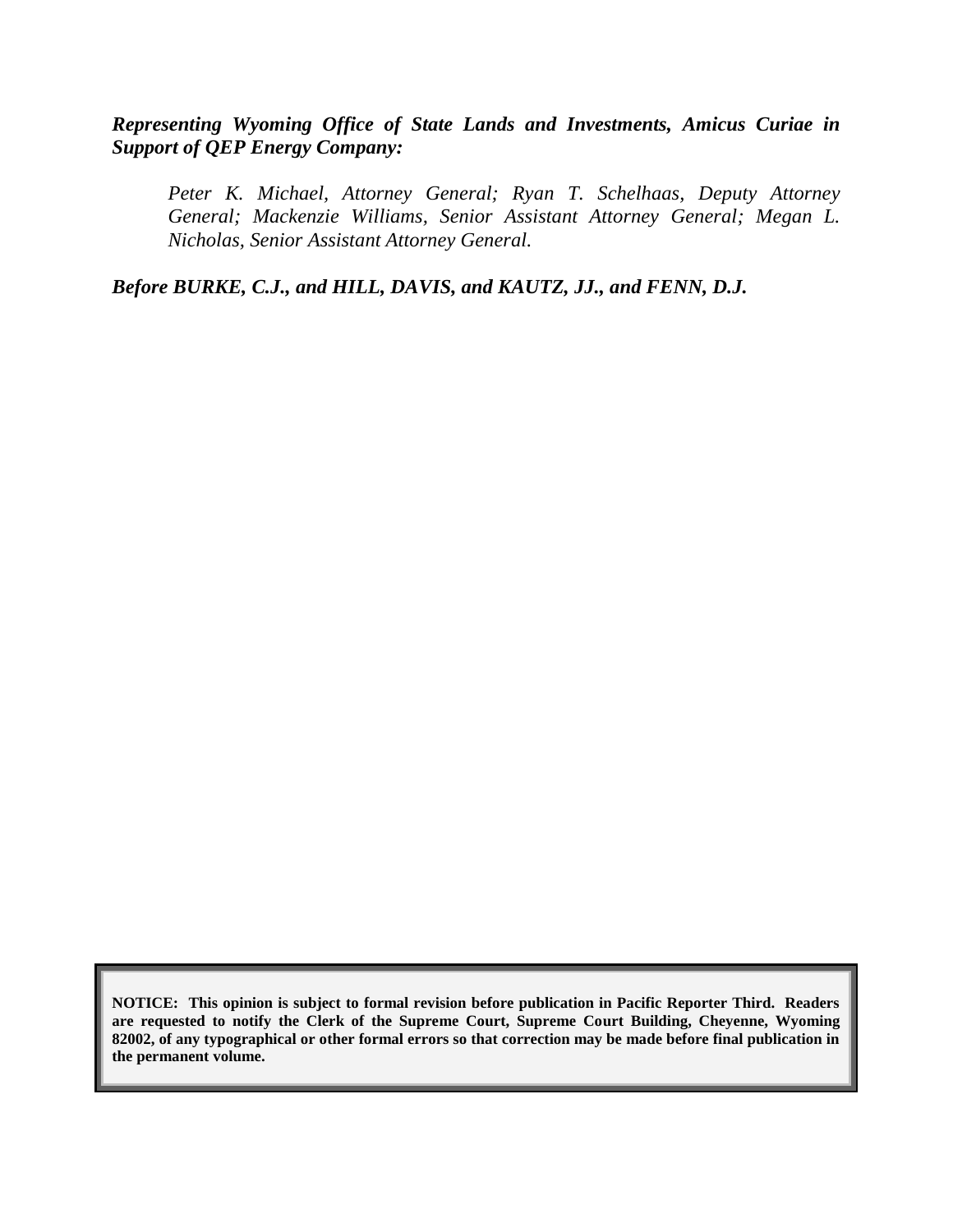### **FENN, District Judge.**

[¶1] Appellants, QEP Energy Company ("QEP") and Wexpro Company ("Wexpro") appeal the district court's decision on cross summary judgment motions, the verdict and final judgment that found them liable for more than thirty million dollars in unpaid royalties, and the district court's denial of their motion for a new trial. We reverse and remand.

### *ISSUES*

- [¶2] Appellants phrase the issues as follows:
	- 1. Whether the district court erred in concluding as a matter of law that the State of Wyoming's oil and gas lease assignment form contains an anti-washout clause that vested a past state lessee with title to an overriding royalty in a future state lease sold by public auction.
	- 2. Whether the district court erred in concluding as a matter of law that the State of Wyoming did not have to approve an overriding royalty to be valid in a state oil and gas lease even though state approval is required under law.
	- 3. Whether the district court erred in concluding as a matter of law that Wyoming's rule against perpetuities did not bar plaintiff's claim to an overriding royalty interest in a future state oil and gas lease.
	- 4. Whether the district court's Jury Instruction No. 8 improperly instructed the jury without legal or evidentiary support and prejudiced the defense at trial.
	- 5. Whether the district court abused its discretion in denying a motion for a new trial including where the jury verdict determined the causes of action accrued on the date the complaint was filed.

Appellee phrases the issues as follows:

1. Did a 4% overriding royalty interest reserved in assignments of oil and gas leases that extended it to "any renewal lease, substitute lease, or new lease issued in lieu thereof," extend as a matter of law to a subsequent lease covering the same land,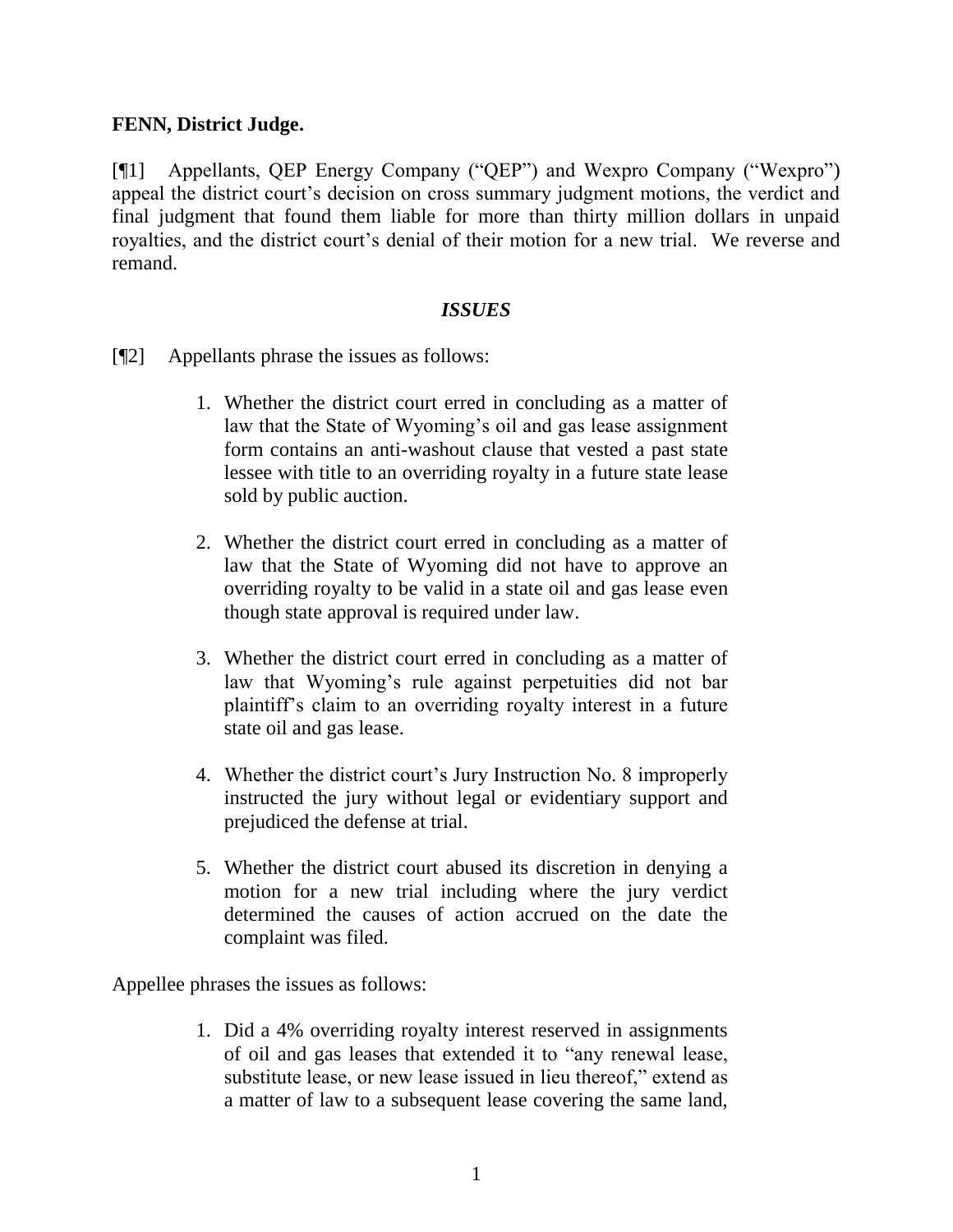issued within weeks after the original leases were surrendered, and promptly acquired by the same working interest owner that surrendered the prior leases?

- 2. Did the State Land Board have to approve that 4% overriding royalty a second time for it to apply to a subsequent lease under the extension clause in the initial assignment that the Board had already approved?
- 3. Does a 4% overriding royalty that extends to a future lease under an anti-washout clause violate the Rule against Perpetuities, as a matter of law?
- 4. Did Jury Instruction No. 8 improperly instruct the jury?
	- a. If so, was it an abuse of discretion that prejudiced QEP/Wexpro's statute of frauds defense?
	- b. If so, was it an abuse of discretion that prejudiced QEP/Wexpro's bona fide purchaser defense?
	- c. If so, was it an abuse of discretion that prejudiced QEP/Wexpro's limitations defense?
- 5. Were the jury's findings as to when Rocky Mountain Resources and Robert Floyd knew or reasonably should have known that they had a right to sue to enforce the rights to the 4% overriding royalty unsupported by the evidence or contrary to law?

Our resolution of this case makes it unnecessary for us to consider all of the issues presented. We rephrase the issues presented by the parties into a single dispositive issue:

> 1. Was the Ribbe Lease a "renewal lease, substitute lease, or new lease issued in lieu of" the 505 and 529 Leases?

### *FACTS*

[¶3] In 1951, the State of Wyoming issued two oil and gas leases covering land in Section 16, Township 32 North, Range 109 West,  $6<sup>th</sup>$  P.M. ("Section 16") in Sublette County, Wyoming. One of these leases, Lease 0-11505 (the "505 Lease"), covered 160 acres and was issued to Gwen Keif. The other lease, Lease 0-11529 (the "529 Lease"), covered 480 acres and was issued to Walter Davis. Each of these leases had an initial primary term of ten years or as long as oil and gas was produced in paying quantities. The leases also required annual rental payments of \$.25 per acre and required drilling to commence within two years unless the State granted a waiver of the drilling obligation.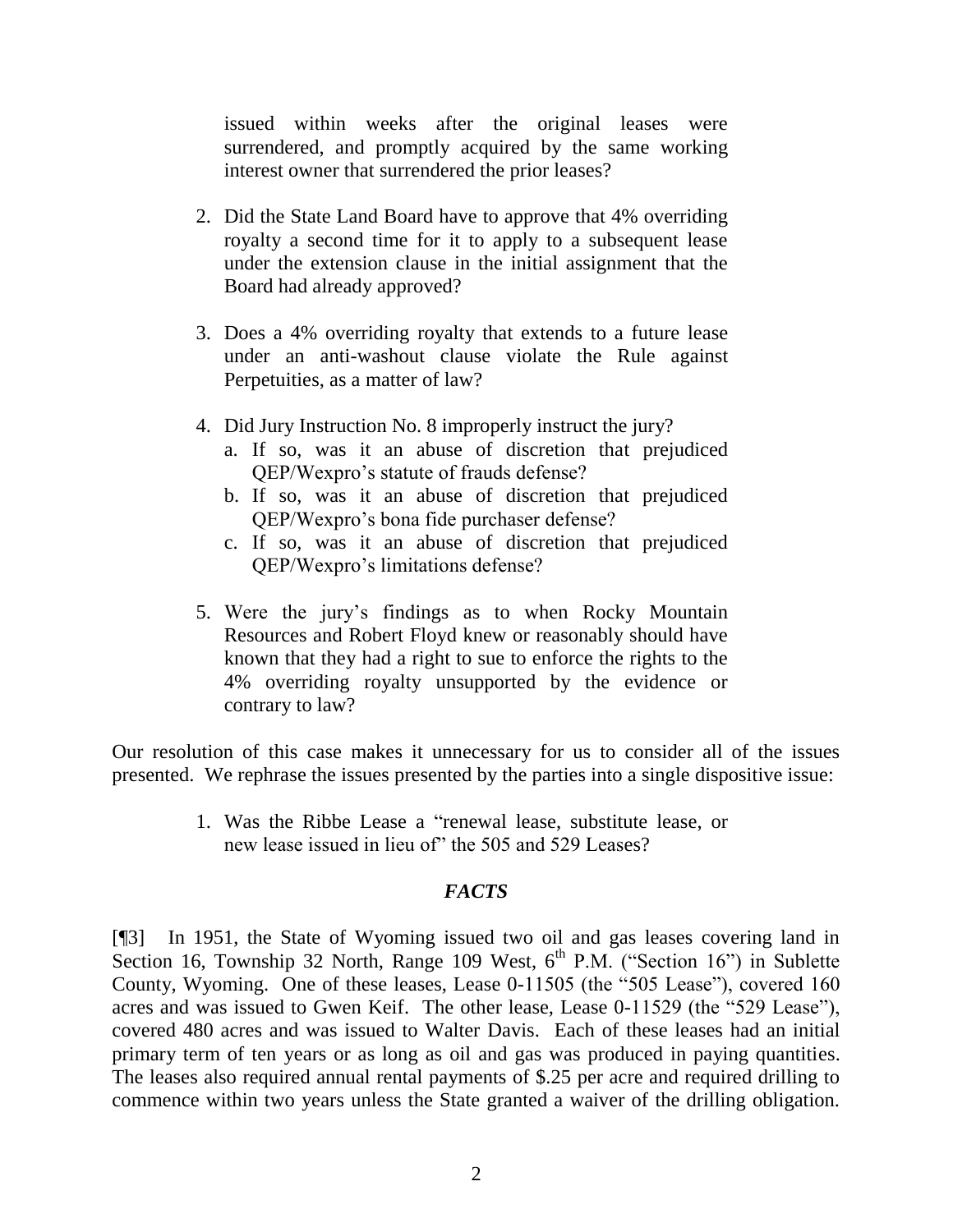The leases also provided that they could not be assigned without the consent of the State, and any overriding royalty interests had to be approved by the Wyoming State Board of Land Commissioners ("State Land Board") and recorded with the lease.

[¶4] Gwen Keif assigned the 505 Lease to Walter Davis in 1952. In 1953, Mr. Davis assigned both the 505 Lease and the 529 Lease to Continental Oil Company ("Continental"), and he reserved a four percent (4%) overriding royalty interest in both leases.<sup>1</sup> These assignments were made on the State Land Board's standard assignment form, which contained the following language:

> TO HAVE AND TO HOLD unto the said Continental Oil Company, its successors and assigns, subject to the terms and conditions of said lease; the grants and reservations herein contained extending to any renewal lease, substitute lease or new lease issued in lieu thereof with full effect.<sup>2</sup>

[¶5] On the same day that the State Land Board approved Mr. Davis's assignment of the leases to Continental, it also approved Continental's assignment of the 505 and 529 Leases to Malco Refineries, Inc. ("Malco").<sup>3</sup>

[¶6] Continental and Malco had previously entered into an agreement to develop oil and gas interests in the Pinedale Area. Continental, Malco, and El Paso Natural Gas

 $1$  The State Land Board destroyed its records relating to the 505 and 529 Leases long before receiving notice of this suit. Thus, the parties do not have copies of the assignments to Continental that bear the State Land Board's written notations of the date they were approved or recorded in the State's lease records. The copies of these assignments that were used in this litigation came from Mr. Davis's personal files. Copies of these assignments were not recorded in Sublette County until December 27, 2012.

 $2\overline{2}$  Appellee contends that this language constitutes an anti-washout clause. An anti-washout clause is intended to prevent conduct by an operator designed to extinguish the overriding royalty interest while at the same time preserving the operator's interest. *Sawyer v. Guthrie*, 215 F. Supp. 2d 1254, 1258 n.2 (D. Wyo. 2002). Although these clauses take a variety of forms, their purpose is to extend the burden to a new lease obtained on the same property by the same lessee within a certain period of time. *Id.* at 1264. Appellants argue that the language in the State Land Board's assignment form was not an anti-washout clause, especially in light of the fact that there is no "certain period of time" within which the clause applies. Although the Court agrees that there is a question about whether this language was intended to be an anti-washout clause, given the Court's decision on the application of the contract language to the facts in this case, the resolution of this question is not material to this appeal. We chose to focus on the meaning of the contract language rather than attempting to determine whether the language fits into the broad, generic "anti-washout clause" label.

<sup>&</sup>lt;sup>3</sup> These assignments were not recorded in Sublette County and were either lost or destroyed before RMR filed suit.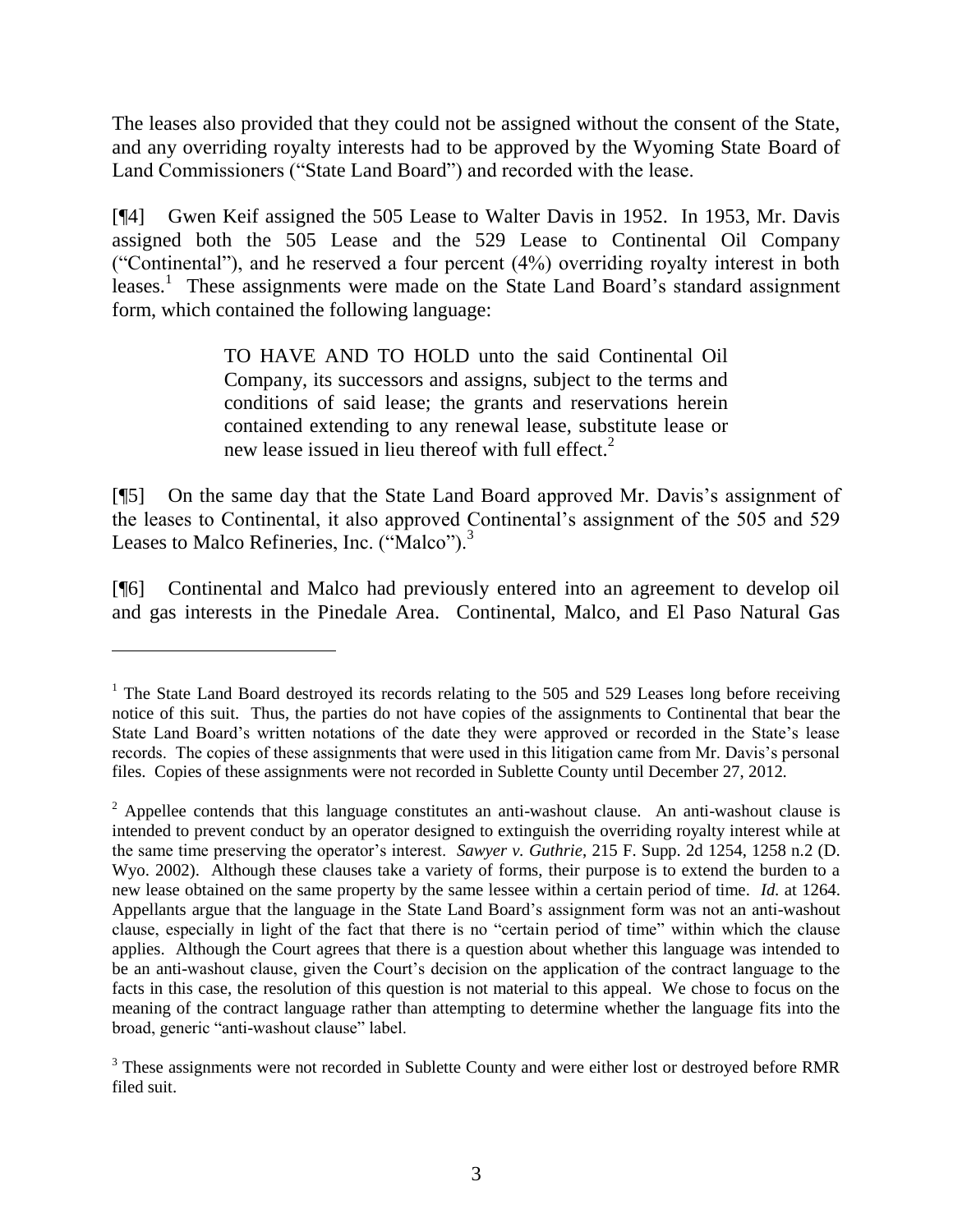Company ("El Paso") subsequently entered into multiple agreements regarding other oil and gas leaseholds in the Pinedale area.

[¶7] In 1954, these three companies applied to the United States Geological Survey ("USGS") to approve the formation of the Pinedale Unit. The State Land Board approved the inclusion of the 505 and 529 Leases in the Pinedale Unit, and Mr. Davis also ratified the formation of the Pinedale Unit. The Pinedale Unit Agreement provided for the contraction of the unit if the operator failed to commence appropriate activity by January 1, 1975. Any leases that were outside of a participating area when the contraction occurred would be automatically eliminated from the Pinedale Unit. The formation of the Pinedale Unit extended the term of the 505 and 529 Leases until the unit terminated or contracted.

[¶8] As part of the effort to form the Pinedale Unit, El Paso, Malco, and Continental entered into several contracts with Novi Oil Company ("Novi"). These agreements provided that Novi would assign several of its oil and gas leases to El Paso, Malco, and Continental in exchange for five percent (5%) of the net profits from sixty-two (62) oil and gas leases that were to be included in the Pinedale Unit. These four companies entered into a Unit NPI Contract, which provided that the net profits would be calculated after deducting operating expenses from gross revenue. Gross revenue would be calculated after deducting sums required to pay the overriding royalties that were listed on an exhibit to the agreement. Mr. Davis was not a party to the Unit NPI Contract, but his previously reserved overriding royalty interests in the 505 and 529 Leases were included in the list of permissible deductions from gross revenue.

[¶9] In 1955, Malco, Continental, and El Paso all became lessees of the 505 and 529 Leases through various assignments. These assignments were again approved by the State Land Board.

[¶10] In 1963, Malco's successor, Hondo Oil and Gas, Continental, and El Paso entered into a Farmout Agreement with Mountain Fuel Supply Company ("Mountain Fuel Supply"). Under this agreement, Mountain Fuel Supply would become a fifty percent (50%) working interest owner in the 505 and 529 Leases by drilling a test well in Section 16. Mountain Fuel Supply drilled the Pinedale 8 well pursuant to the Farmout Agreement, and it was assigned a fifty percent working interest in the leases. The assignment to Mountain Fuel Supply was approved by the State Land Board.<sup>4</sup> As with the seven previous wells that had been drilled in Section 16 by other companies, the Pinedale 8 well confirmed the presence of natural gas in the area, but production was

<sup>&</sup>lt;sup>4</sup> The assignments were not recorded in Sublette County, and Mountain Fuel Supply and the State Land Board destroyed their records of these assignments prior to the suit.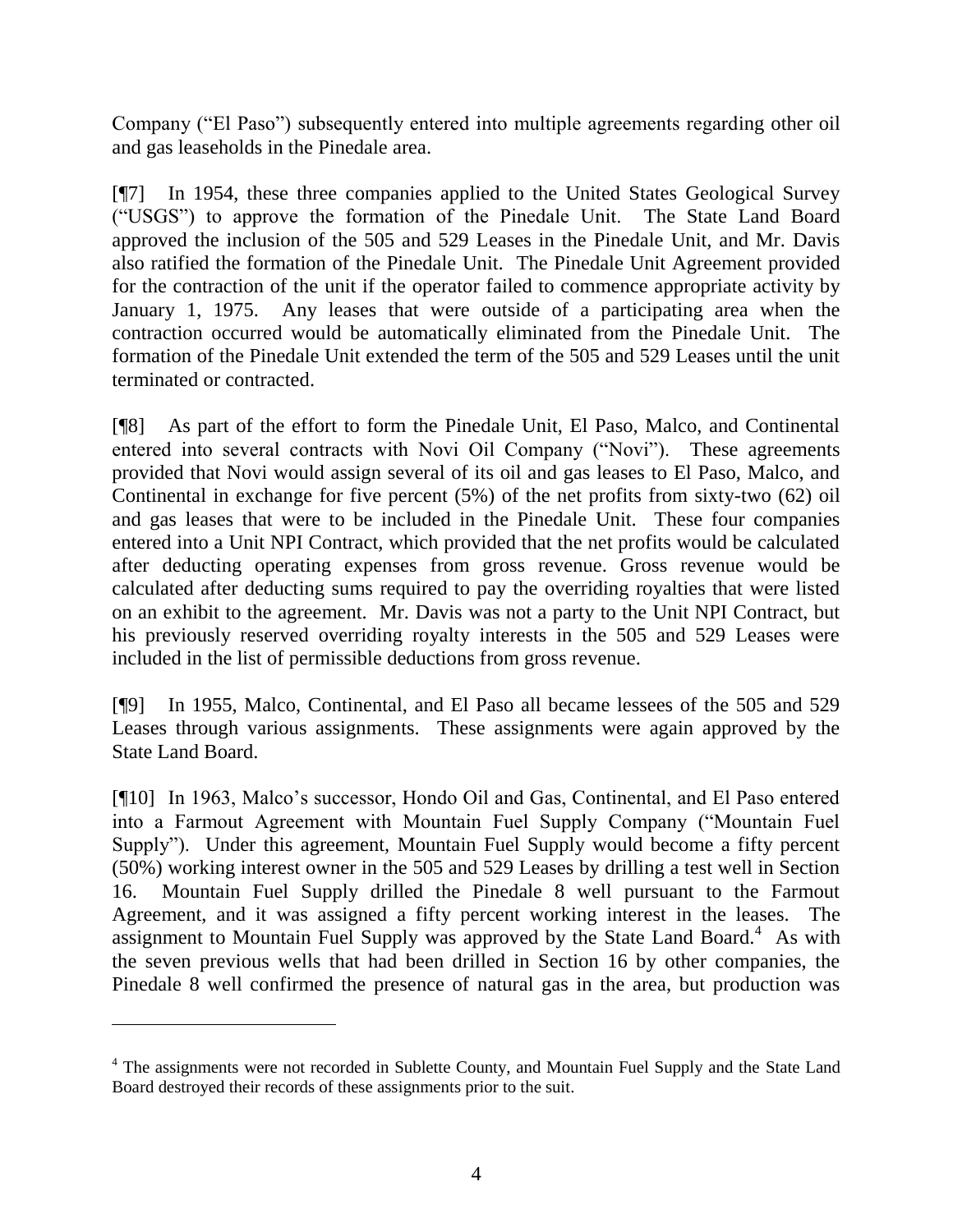marginal because of the low permeability of the reservoir rock.

[¶11] Over the next several years, El Paso served as the operator of the Pinedale Unit. In 1974, El Paso obtained government approval to extend the Pinedale Unit's automatic elimination provision to allow further investigation into hydraulic fracturing technology. However, these experiments did not produce enough gas to justify further operations. Although El Paso and other oil and gas companies spent millions of dollars trying to make this area productive, they did not have the technology to access the gas reserves located beneath Section 16. In 1977, El Paso decided that continued operations in the Pinedale Unit were not economically feasible, and it filed a plan calling for no further activity in that calendar year. El Paso acknowledged that this action would activate the automatic elimination provision of the Pinedale Unit Agreement, leading to the contraction of the unit.

[¶12] When the Pinedale Unit contracted, the 505 and 529 Leases were not located in a participating area of the unit. Thus, when the unit contracted, the 505 and 529 Leases were automatically eliminated from the Pinedale Unit, effective September 12, 1977. Under Wyoming law, those leases were automatically extended for an additional two years. For the next two years, Mountain Fuel Supply sent various proposals to El Paso to continue development in Section 16. However, El Paso did not accept any of these proposals, and the 505 and 529 Leases terminated in September 1979.

[¶13] Pursuant to the State Land Board's regulations that were applicable in 1979, any lands that had previously been subject to an oil and gas lease, which had expired or been terminated for any reason, could only be leased through a public drawing. This process allowed an applicant to pay a small fee and to have his name placed in the drawing to lease a particular parcel of land. Each applicant's name could only be placed in the drawing once for each parcel of land. The successful applicant would then be notified that his name had been drawn, and he would be awarded the lease on that parcel. These lease drawings attracted thousands of applicants and came to be known as the "Wyoming Lottery."

[¶14] The October 29, 1979, lease drawing involved sixty-two (62) oil and gas leases for which 26,432 applications to lease were filed. When the 505 and 529 Leases expired, the State Land Board decided to combine the acreage into a single parcel, offered as Parcel 526 in Drawing No. 46. There were 1,146 applicants for this parcel. The drawing was held on November 2, 1979, and Dr. Robert Ribbe was the successful applicant. Dr. Ribbe was a surgeon in Michigan, who had applied for leases on several different parcels of land. Dr. Ribbe testified that he did so based on the advice of a friend and financial advisor who thought it would be a good investment opportunity. On November 15, 1979, the State granted Dr. Ribbe lease 79-0645 (the "Ribbe Lease"), which covered all 640 acres of Section 16. This lease required annual rental payments of \$1.00 per acre, and it did not have a mandatory drilling obligation.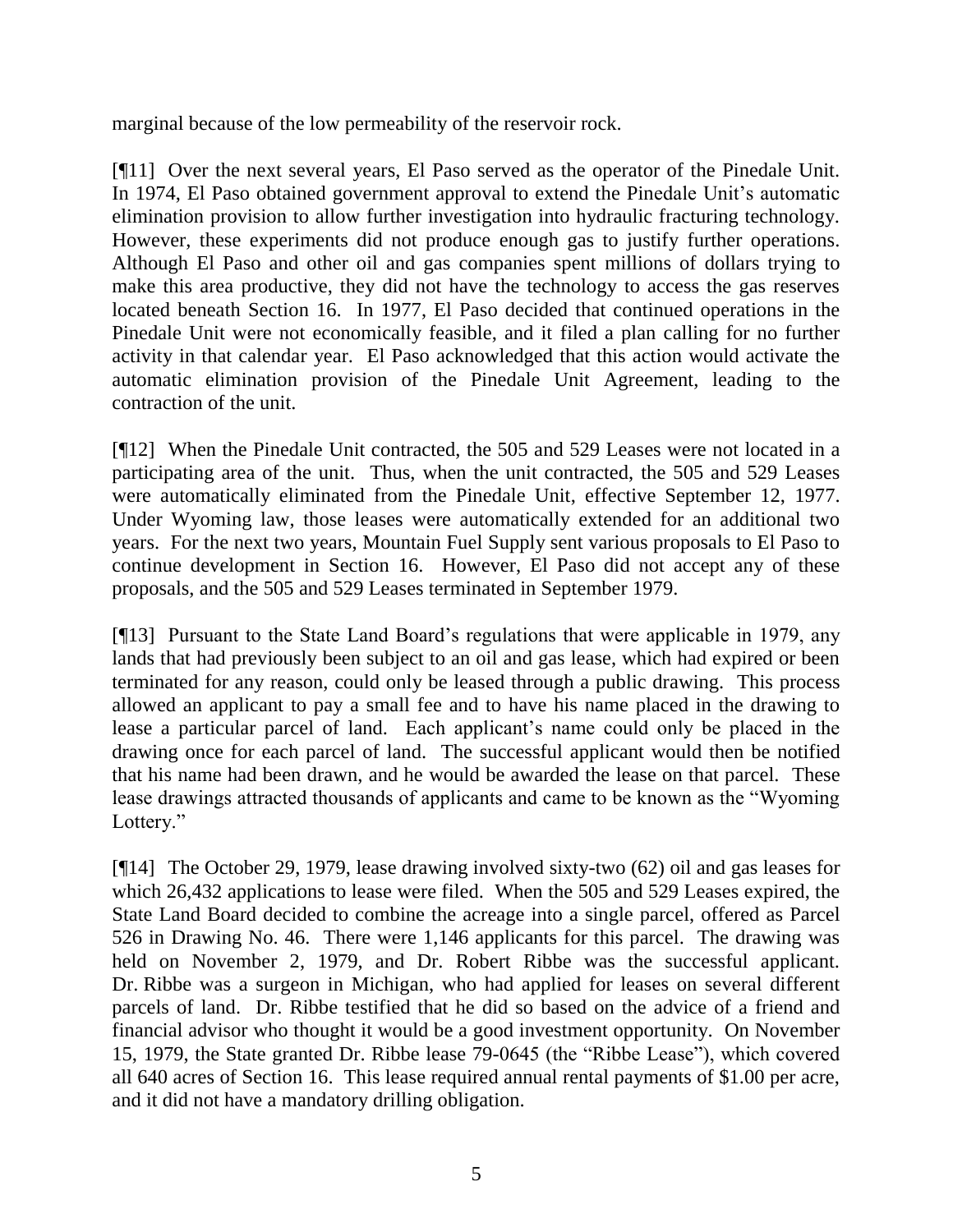[¶15] After notifying the successful applicants that they had won the "lottery," the State Land Board would publish a list of the winners. Several oil and gas companies, including Mountain Fuel Supply, had a practice of contacting the winners to see if they could purchase the leases. Soon after Dr. Ribbe was announced as the successful applicant for Parcel 526, Mountain Fuel Supply's subsidiary, Wexpro, contacted Dr. Ribbe, asking if the lease was available for purchase. Dr. Ribbe promptly accepted Wexpro's offer, but the assignment was not actually completed until November of 1980. Due to some pending litigation involving Mountain Fuel Supply and Wexpro, the lease was actually assigned to another subsidiary of Mountain Fuel Supply, Mountain Fuel Resources. Dr. Ribbe received \$28,800.00, and he reserved a five percent (5%) production payment, capped at \$10,000.00 per acre.

[¶16] On December 4, 1980, the State Land Board approved the assignment of the Ribbe Lease to Mountain Fuel Resources, subject to Dr. Ribbe's five percent (5%) production payment. This assignment was recorded, and it did not disclose any overriding royalty interests. Once the litigation was resolved, Mountain Fuel Supply and Mountain Fuel Resources entered into a Farmout Agreement covering the Ribbe Lease. Pursuant to this agreement, Mountain Fuel Resources would assign all of its operating rights in the Ribbe Lease to Mountain Fuel Supply after Mountain Fuel Supply drilled a well in Section 16.

[¶17] In June 1980, Mountain Fuel Supply applied to the USGS for approval of a new unit, the Mesa Unit. In addition to the Ribbe Lease, the Mesa Unit was going to be comprised of several federal leases, including seven leases in which Walter Davis had owned overriding royalty interests. As part of the formation of the Mesa Unit, Mountain Fuel Supply was required to contact the owners of the oil and gas interests within the unit's boundaries and offer them the opportunity to join the unit. Mountain Fuel Supply sent a letter to Mr. Davis's widow, Robbie Davis, and she signed a ratification and joinder of the Mesa Unit. The USGS approved the Mesa Unit in October 1980, and Mountain Fuel Supply became the operator.

[¶18] In 1983, Mountain Fuel Supply and Mountain Fuel Resources assigned all of their working interests and operating rights in the Ribbe Lease to their affiliate, Celsius Energy Company, which later became QEP. In 1984, Mountain Fuel Supply resigned as operator of the Mesa Unit and designated Wexpro as its replacement. Although QEP and Wexpro have assigned each other various interests in Section 16 over the years, both companies have been lessees and/or working interest owners under the Ribbe Lease since 1984.

[¶19] Throughout most of the 1980s and 1990s there was little production in the Mesa Unit. However, technological advances in the late 1990s finally allowed the Mesa Unit to become productive. By the fall of 2005, hundreds of millions of dollars had been generated from the gas reserves beneath Section 16, and Dr. Ribbe had been paid his capped production payment of \$6.4 million. By the time of trial in February 2015, there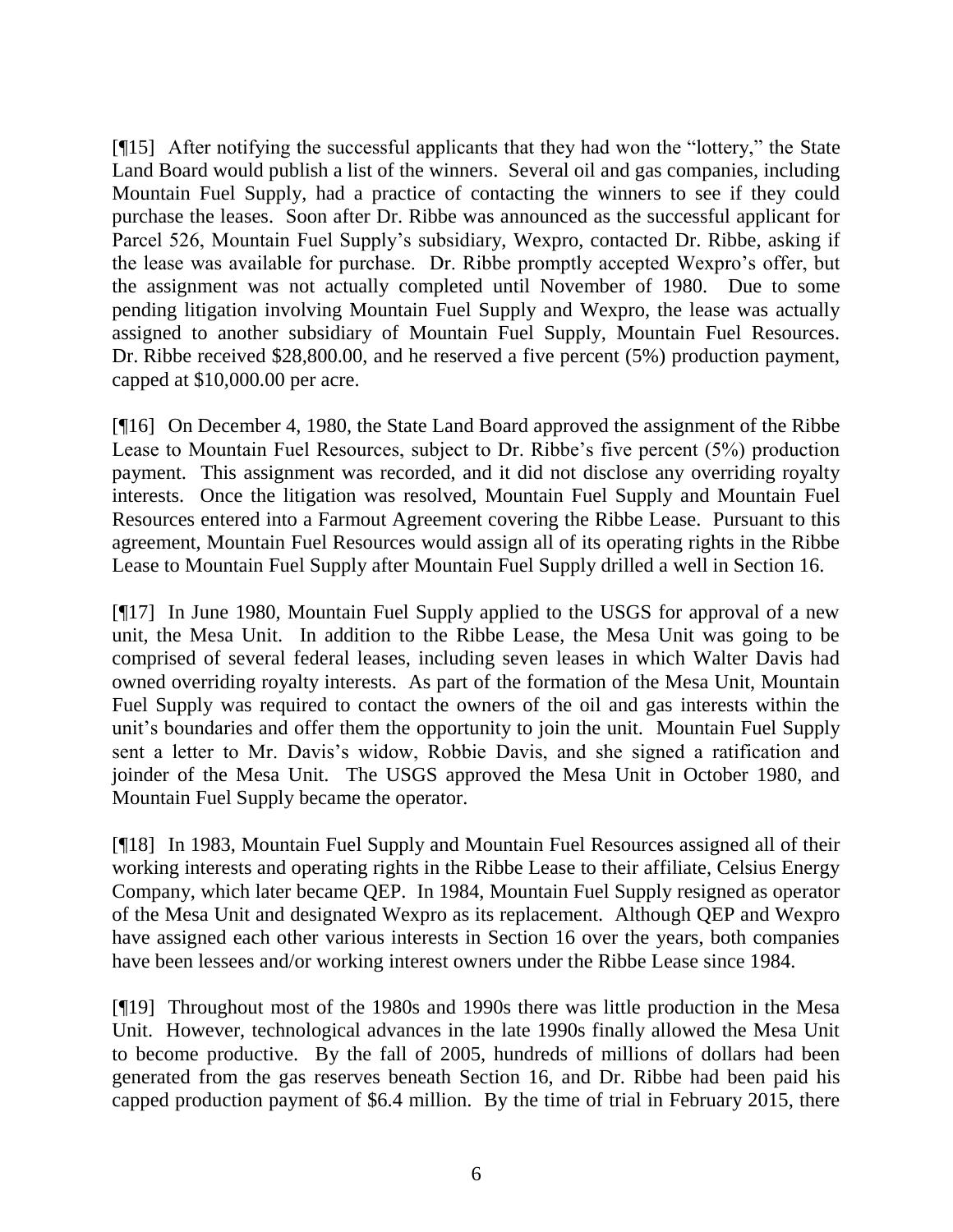were 119 producing wells on the Ribbe Lease.

[¶20] After Mr. Davis's death in 1973, his mineral interests passed to his wife, Mrs. Robbie Davis. When Mrs. Davis passed away, these interests passed to her daughter, Robbie Davis-Floyd. At that time, Mrs. Davis-Floyd was married to Robert Floyd. When they divorced in 2000, the mineral interests were awarded to Mr. Floyd. In 2008, Mr. Floyd contacted a petroleum engineer, Charles Graham, to help review his mineral interests and determine whether he was being paid properly. In 2009, Mr. Graham hired a team to assist him with his investigation. This team became aware of the litigation in *Ultra Resources v. Hartman*, 2010 WY 36, 226 P.3d 889 (Wyo. 2010). They then reviewed the 505 and 529 Leases and formed the opinion that Mr. Davis's four percent (4%) overriding royalty interest should have attached to the Ribbe Lease. In 2011, Mr. Floyd filed suit against QEP and Wexpro asserting that he was entitled to the payment of the overriding royalty. While the suit was pending, Mr. Floyd assigned his mineral interests to his company, Rocky Mountain Resources ("RMR"), and he passed away shortly thereafter.

[¶21] QEP and Wexpro filed a motion for summary judgment. They argued that the language in the 505 and 529 Leases was not an anti-washout clause, and Mr. Davis's overriding royalty interest terminated in 1979 when the leases expired. They also asserted that RMR's claims were barred by the statute of limitations, the statute of frauds, the rule against perpetuities, and laches. QEP and Wexpro also asserted that they were bona fide purchasers who took without notice of RMR's claim, because the assignments had not been recorded before they acquired the Ribbe Lease.

[¶22] RMR filed its own motion for partial summary judgment, asking the district court to rule on the issue of liability while reserving the issue of damages for trial. RMR asked the district court to rule as a matter of law that the 505 and 529 Leases contained an antiwashout clause, which was triggered when Mountain Fuel Supply acquired the Ribbe Lease, and QEP and Wexpro were liable for the payment of the overriding royalty. Both sides submitted voluminous documents in support of their respective motions.

[¶23] The district court ultimately held that the language in the 505 and 529 Leases was an anti-washout provision. It further held that QEP's predecessor had surrendered the 505 and 529 Leases and then acquired the Ribbe Lease covering the same land. The district court went on to find:

> Because the Wyoming Supreme Court determined that [the Ribbe Lease] is a "replacement lease" of [the 505 and 529 Leases], the Court finds and concludes that as a matter of law that pursuant to the Davis Assignments, the reserved 4% ORRI, reserved by Davis in the [505 and 529 Leases],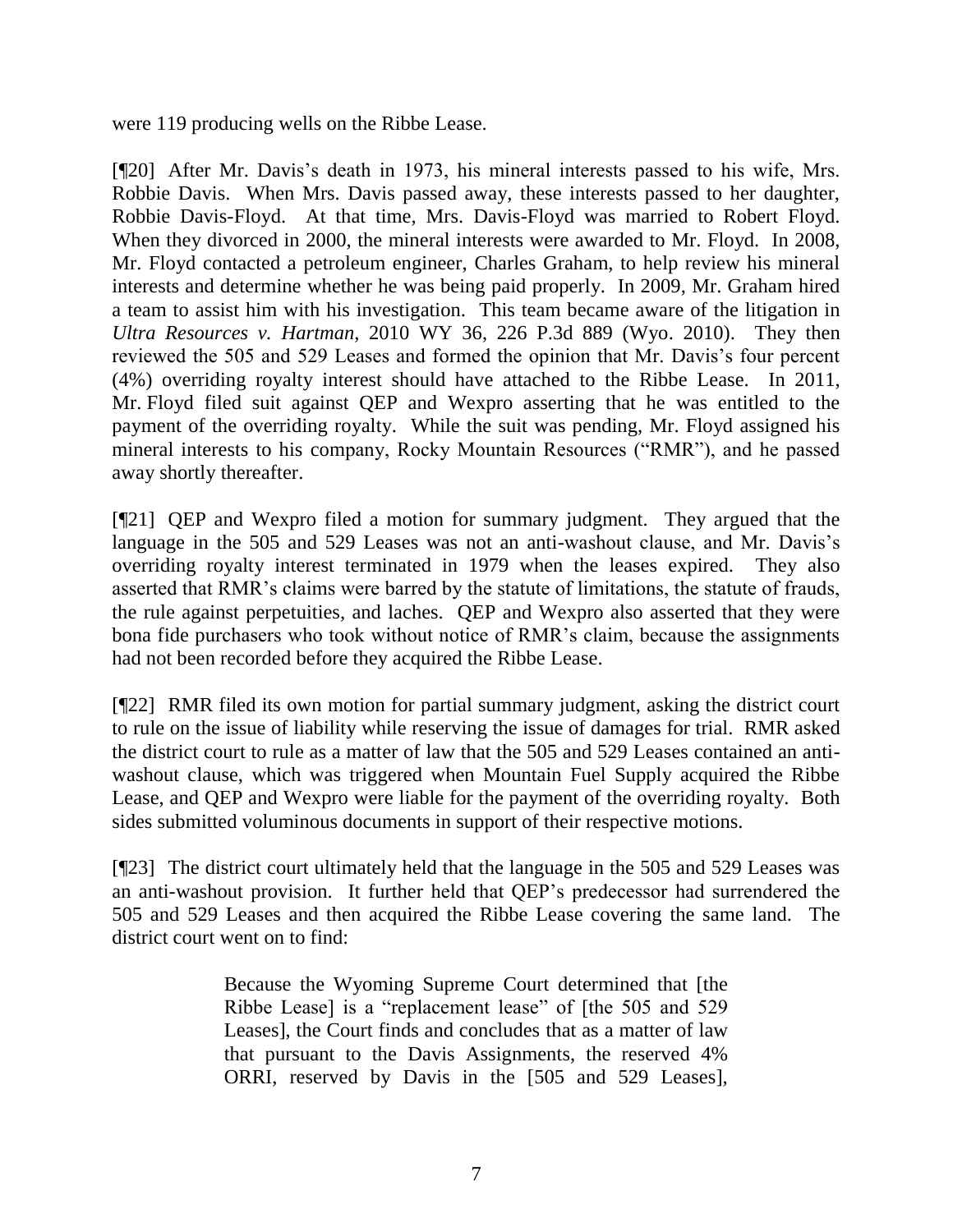extended to [the Ribbe Lease] as a "renewal lease, substitute lease or new lease issued in lieu thereof with full effect."

The district court also held that the State Land Board did not need to approve the attachment of the four percent (4%) overriding royalty interest to the Ribbe Lease, because it had initially approved the attachment of the overriding royalty interest to the 505 and 529 Leases.

[¶24] The case proceeded to trial on the issue of damages. The district court instructed the jury that the Ribbe Lease was a replacement lease for the 505 and 529 Leases, and the four percent (4%) overriding royalty interest extended to the Ribbe Lease. QEP and Wexpro objected to this instruction and argued that it prejudiced several of their defenses. The jury ultimately found in favor of RMR, and found QEP liable for \$16,734,040.00 and Wexpro liable for \$14,146,441.00 for past royalties. The jury also found that QEP and Wexpro are liable for ongoing royalties.

[¶25] This appeal followed. While this appeal was pending, QEP and Wexpro filed a motion for a new trial pursuant to W.R.C.P. 59. The district court denied that motion, and QEP and Wexpro are challenging the denial of that motion as well.

# *STANDARD OF REVIEW*

[¶26] This Court reviews a district court's summary judgment decision *de novo*. *Fayard v. Design Comm. of the Homestead Subdivision*, 2010 WY 51, ¶ 9, 230 P.3d 299, 302 (Wyo. 2010). Summary judgment is governed by W.R.C.P. 56(c), which provides:

> The judgment sought shall be rendered forthwith if the pleadings, depositions, answers to interrogatories, and admissions on file, together with the affidavits, if any, show that there is no genuine issue as to any material fact and that the moving party is entitled to a judgment as a matter of law.

The Court reviews a summary judgment in the same light as the district court, using the same materials and following the same standards. The record is viewed from the vantage point most favorable to the party who opposed the motion, and this Court will give that party the benefit of all favorable inferences that may fairly be drawn from the record. *Caballo Coal Co. v. Fid. Expl. & Prod. Co.*, 2004 WY 6, ¶ 7, 84 P.3d 311, 313 (Wyo. 2004). An order granting summary judgment can be affirmed on any basis appearing in the record. *Moats v. Prof'l Assistance, LLC*, 2014 WY 6, ¶ 17, 319 P.3d 892, 896 (Wyo. 2014).

[¶27] When summary judgment is entered based on interpretation of a contract, the following standard of review applies: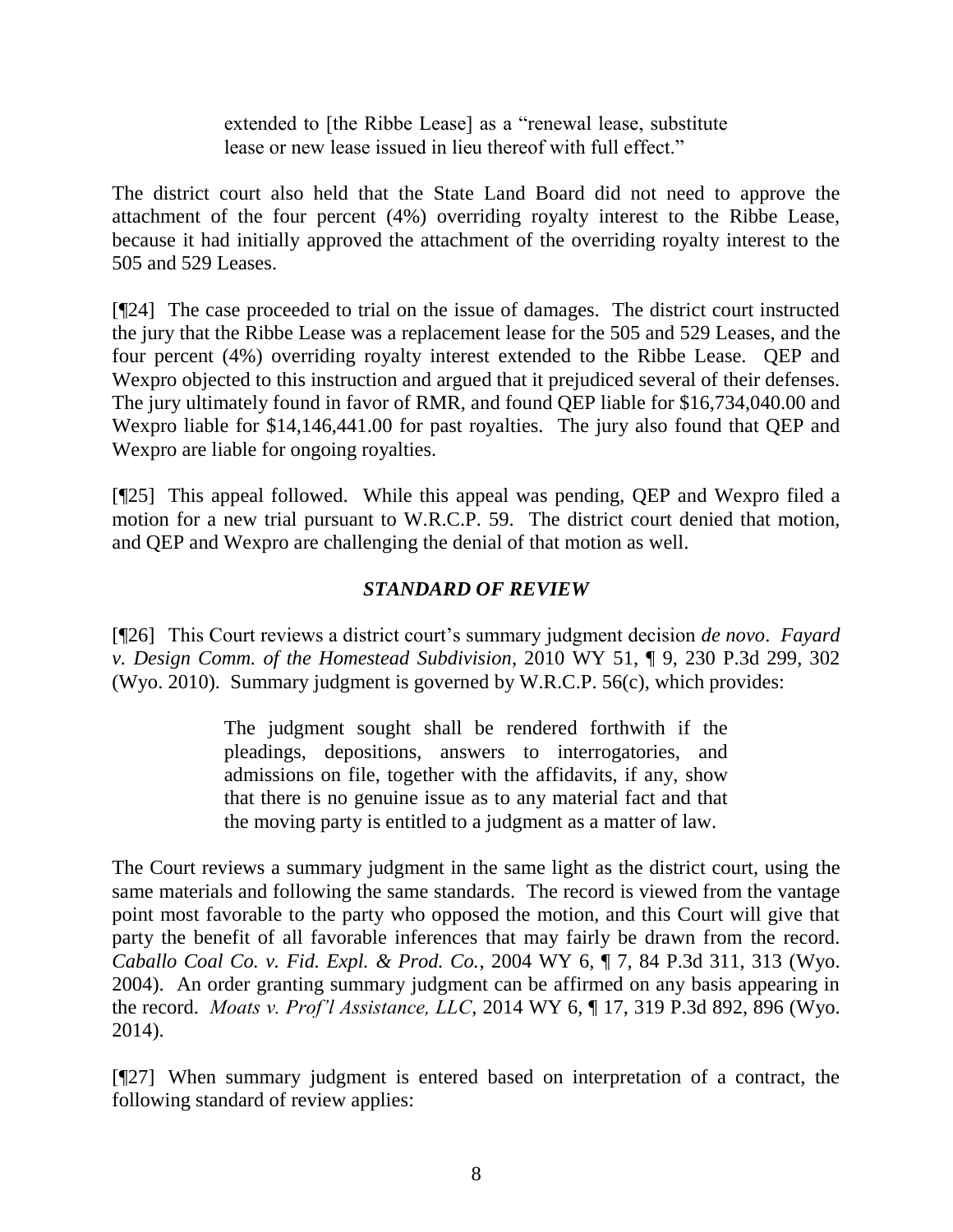The initial question of whether the contract is capable of being understood in only one way is a question of law for the court. If the court determines that the contract is capable of being understood in only one way, then the language used in the contract expresses and controls the intent of the parties. In such case, the next question, what is that understanding or meaning, is also a question of law. When we review the district court's summary judgment decisions that a contract is capable of being understood in only one way and what that understanding is, we accord no deference to those decisions.

*Union Pac. R.R. Co. v. Caballo Coal Co.*, 2011 WY 24, ¶ 13, 246 P.3d 867, 871 (Wyo. 2011) (quoting *M & M Auto Outlet v. Hill Inv. Corp.*, 2010 WY 56, ¶ 12, 230 P.3d 1099, 1104 (Wyo. 2010)).

[¶28] "In most appeals from summary judgment, we either affirm the district court or reverse and remand for further proceedings. There are cases, however, in which we reverse and remand with instructions to the district court to enter summary judgment, or partial summary judgment, in favor of the unsuccessful party." *Leithead v. Am. Colloid Co.*, 721 P.2d 1059, 1063–64 (Wyo. 1986); *see also Alexander v. Phillips Oil Co.*, 707 P.2d 1385 (Wyo. 1985).

### *DISCUSSION*

[¶29] Oil and gas contracts and leases are treated under doctrines of contract law. *Moncrief v. Williston Basin Interstate Pipeline Co.*, 880 F. Supp. 1495, 1514 (D. Wyo. 1995). The goal of contract interpretation is to determine the intent of the parties. *Whitney Holding Corp. v. Terry*, 2012 WY 21, ¶ 36, 270 P.3d 662, 673 (Wyo. 2012). If the contract is in writing and its language is clear and unambiguous, intent is determined solely from the contract language. *State v. Pennzoil*, 752 P.2d 975, 978 (Wyo. 1988); *Amoco Prod. Co. v. Stauffer Chemical Co. of Wyo.*, 612 P.2d 463, 465 (Wyo. 1980). The existence of an ambiguity as well as the interpretation and construction of a contract is a matter of law for the Court. *Id.* In giving effect to the contracting parties' intent as expressed in the language of their written contract, a court should abide by the rule that common sense and good faith are the leading characteristics of contract construction. *Wangler v. Federer*, 714 P.2d 1209, 1213 (Wyo. 1986). The language of the parties expressed in their contract must be given effect in accordance with the meaning which that language would convey to reasonable persons at the time and place of its use. *Klutznick v. Thulin*, 814 P.2d 1267, 1270 (Wyo. 1991).

[¶30] The 505 and 529 Leases stated that the grants and reservations granted therein would extend to any "renewal lease, substitute lease or new lease issued in lieu thereof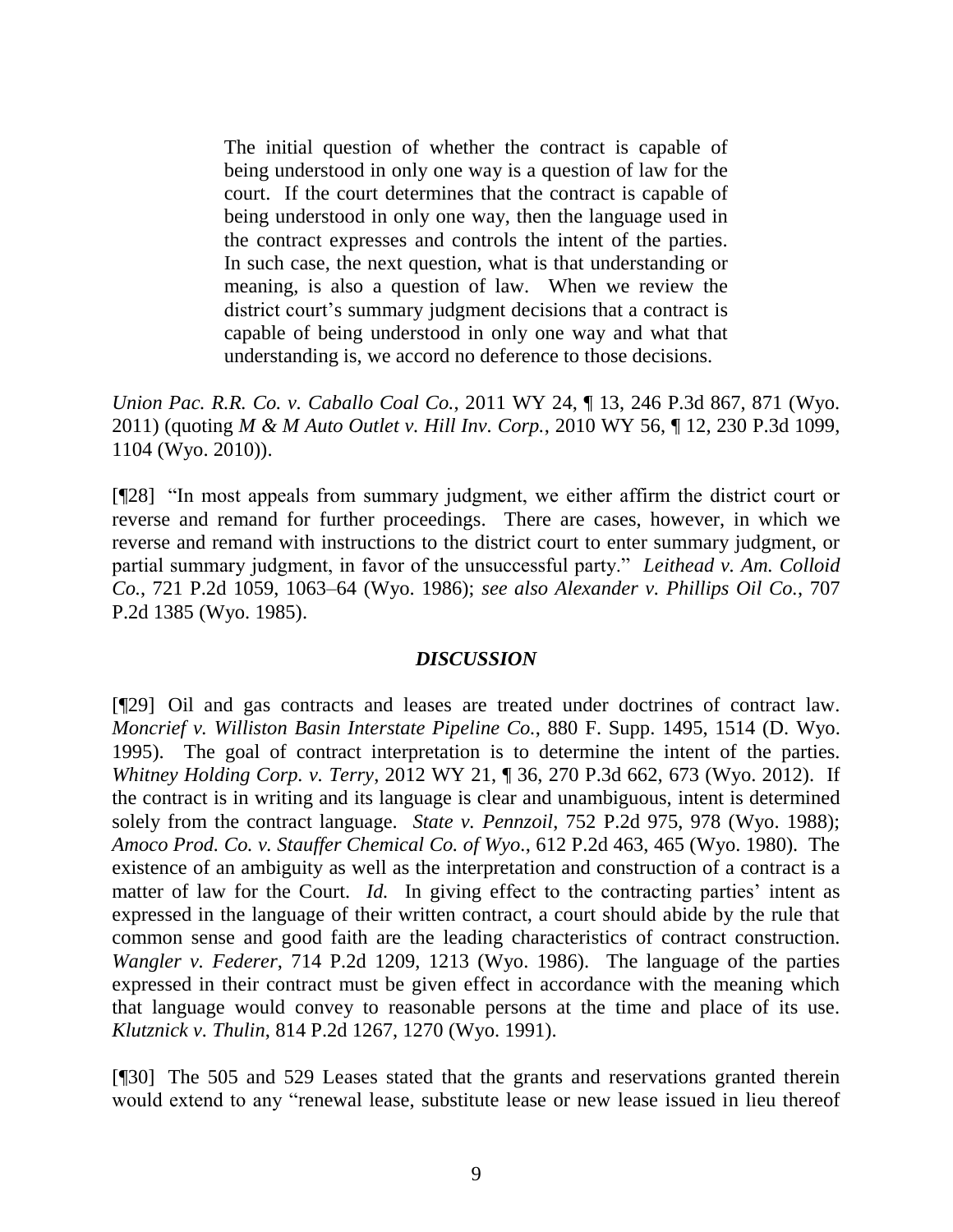with full effect." RMR asserts that the Ribbe Lease was either a substitute lease or a new lease issued in lieu of the 505 and 529 Leases. These terms are not defined in the assignment form or the regulations promulgated by the State Land Board. Thus, we must accord this language the meaning it would have conveyed to reasonable persons at the time the assignments were made. We must then determine whether the Ribbe Lease falls within the meaning of this provision.

[¶31] Although it is apparent that the district court gave this case careful consideration, it did not engage in an independent analysis of these two phrases. Rather, it concluded that the findings and holdings in the *Hartman* case applied to this case, because the same leases were the subject of both cases. The district court held that, because this Court had determined in *Hartman* that the Ribbe Lease was a "replacement lease" of the 505 and 529 Leases, Mr. Davis's overriding royalty extended to the Ribbe Lease.

[¶32] *Hartman* concerned the interpretation of a net profits contract (Unit NPI Contract) entered into between private parties. It contained very different language than the State Land Board's assignment form. Section 7 of the Unit NPI Contract stated:

> In the event any lease is surrendered or released pursuant to the provisions of this section and thereafter First Parties, or any of them, obtain a lease covering lands the leasehold interest in which has been so surrendered, the interest so acquired or obtained by First Parties, or any of them, shall be subject to the provisions hereof, if such new lease is obtained within five (5) years from the date of any such surrender or release; otherwise, such new lease shall be held by First Parties, or any one of them acquiring such interest, free and clear of the provisions of this agreement and without any obligations whatsoever to Novi.

*Hartman*, ¶ 109, 226 P.3d at 925-26. In *Hartman*, this Court determined that the Ribbe Lease was subject to this provision of the Unit NPI Contract, because it was a new lease covering the same lands that had been subject to the original leases, and it was obtained by an assignee of the First Parties, Mountain Fuel Supply, within five years of the date that the original leases had been surrendered by one of the First Parties, El Paso. This Court stated that the Ribbe Lease was a "replacement lease" of the 505 and 529 Leases. However, the Unit NPI Contract itself does not use that phrase. The Unit NPI Contract states that it applies to any "new lease" covering the same land that was issued within the five-year timeframe.

[¶33] In this case, the district court mistakenly held that the Unit NPI Contract and the language in the State Land Board's assignment form had the same meaning. After analyzing the actual language used in the assignment form and applying it to the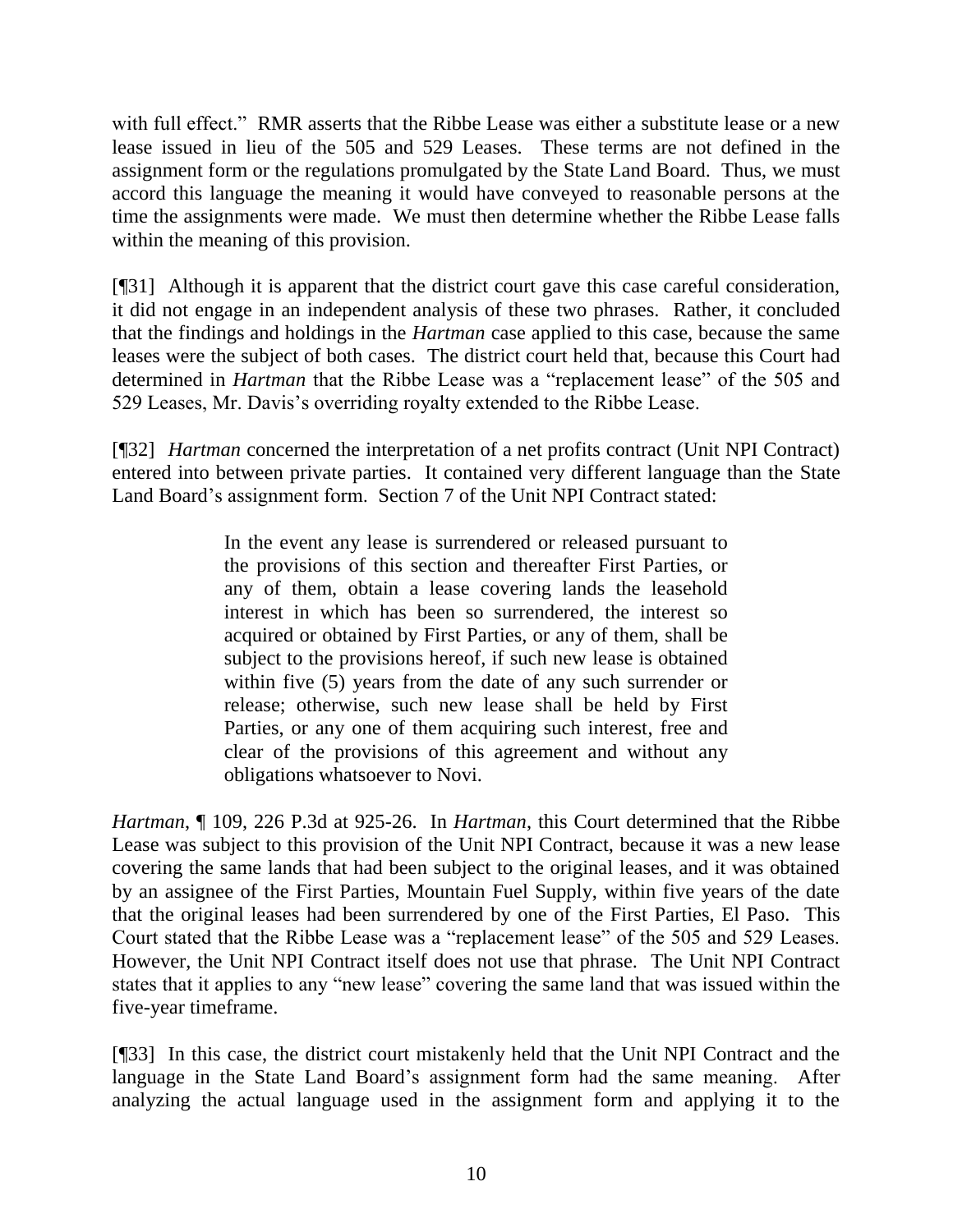undisputed facts in this case, this Court concludes that the overriding royalty interest did not attach to the Ribbe Lease.

[¶34] Both parties agree that the 505 and 529 Leases expired in 1979. At that time, the land subject to those leases reverted to the State. The State Land Board then decided to combine the acreage into a single lease, and it advertised that parcel for lease through the public drawing system, as was required by the State Land Board's regulations. The State Land Board received more than a thousand applications to lease this parcel, and Dr. Ribbe was the successful applicant. The State Land Board then issued a completely new lease to Dr. Ribbe that had substantially different terms than the 505 and 529 Leases; the rental payments increased from \$.25 per acre to \$1.00 per acre, and the new lease did not contain a mandatory drilling obligation.

[¶35] Once the lease was issued to Dr. Ribbe, he was free to keep the lease and develop the land himself, or he could sell it to a third party. Mountain Fuel Supply was the third party who obtained the Ribbe Lease. However, there is no evidence that Dr. Ribbe was a straw man. Indeed, it would have been impossible for Mountain Fuel Supply to know which of the applicants would ultimately be granted a lease on the parcel or that the successful applicant would sell the lease to Mountain Fuel Supply instead of selling it to another company.

[¶36] Unquestionably, the Ribbe Lease was a new lease that covered lands that had been subject to the 505 and 529 Leases, and the lease was ultimately obtained by an assignee of the First Parties to the Unit NPI Contract. Thus, this Court was correct in determining that the Ribbe Lease was subject to the Unit NPI Contract that was at issue in *Hartman*. However, that does not necessarily mean that Mr. Davis's overriding royalty interest was extended to the Ribbe Lease.

[¶37] Under the terms of the State Land Board's assignment form, Mr. Davis's interest only attached to a renewal lease, substitute lease, or new lease issued in lieu of the original leases. Appellee does not contend that the Ribbe Lease was a renewal lease. Thus, we need only decide if the Ribbe Lease fits into the other two categories. The Court must give these phrases the plain, ordinary meaning they would have had at the time the contract was entered into. Around the time the contract was entered into, "substitute" was defined as: "one who or that which takes the place or serves in lieu of another; one who acts or appears in another's stead." *New Standard Dictionary of the English Language* 2412 (1941). "Lieu" was defined as "place; stead." *New Standard Dictionary of the English Language* 1430 (1941).

[¶38] The undisputed facts show that the Ribbe Lease was not a substitute lease that was intended to take the place of the 505 and 529 Leases, nor was it a new lease issued in the place of the 505 and 529 Leases. Rather, it was an entirely new lease issued on different terms to an entirely different lessee. Therefore, Mr. Davis's overriding royalty interest in